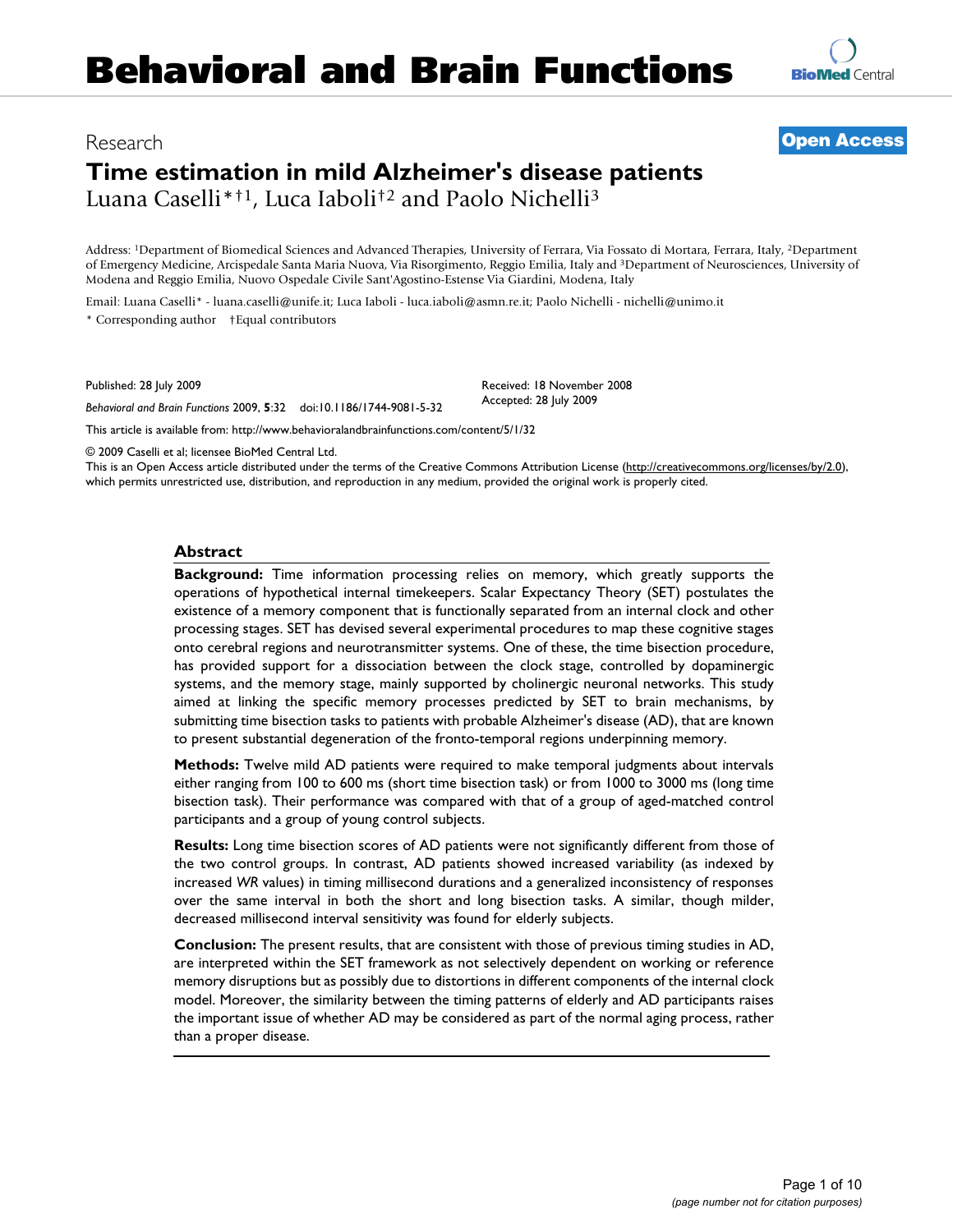# **Background**

Time information processing implies the interaction among diverse cognitive systems including memory, which greatly supports the operations of hypothetical internal timekeepers.

Memory is associated with both medio-temporal and frontal regions. Studies in humans have revealed that these brain regions play an important role in temporal information processing, so that it has been suggested that working memory and time perception depend on the same neural networks [1]. For example, two well-known amnesic patients, H.M., who became severely amnesic after bilateral removal of the medial temporal cortex [2] and B.W., who started suffering amnesia after the removal of a cyst in the third ventricle [3], showed severe time underestimation.

Research on the brain structures involved in temporal information processing has led to the formulation of a modular information-processing model, based on the Scalar Expectancy Theory (SET, [4]), postulating the existence of a memory component that is functionally separated from other processing stages.

According to this model, an internal clock stage includes a pacemaker that emits pulses in time and an accumulator



# **Figure 1**

**SET information-processing model applied to time bisection tasks**. In the SET model, a pacemaker emits pulses that are gated by a switch during the current to-betimed interval (T) and sent to an accumulator. The corresponding number of pulses are stored in working memory and compared with that of reference short (S) and long (L) intervals previously stored in reference memory during the training phase. According to a similarity rule based on the S/T and T/L ratios, T will be estimated to be more similar to either of the two reference values and a response (either "SHORT" or "LONG") will be produced. According to STT model, the clock stage is controlled by the dopaminergic system, whereas the memory stage is dependent on the cholinergic system.

that receives the pulses gated by a switch during a certain time interval. The memory stage is formed by a working memory component retaining the accumulator pulse count for the current timing operations and by a reference memory system storing distributions of previous clock readings for comparison (figure 1).

The search for the neuronal underpinnings of temporal information processing has been producing a growing body of research, mainly concerning the physiological correlates of the internal clock and memory both in animals (e.g., [5-11]) and humans (e.g., [12-24]).

SET has devised several experimental procedures to map the different cognitive stages involved in time encoding onto cerebral regions and neurotransmitter systems. One of these, the time bisection procedure, applied to pharmacological tests in animals, has provided support for a dissociation between the clock stage, affected by dopaminergic manipulations, and the memory stage, mainly influenced by cholinergic manipulations [5,7,8]. In a time bisection task, subjects are required to estimate specific durations as more similar to either of two short (S) and long (L) reference intervals. SET assumes that, to solve the task, two (S and L) reference interval distributions are stored in memory. For each current to-be-estimated duration (T), the pulse count in working memory is compared (through a comparator stage) against two samples, one extracted from the memory store for short durations (S/T) and the other from the memory store for long durations (T/L). Estimation responses are given according to the greatest time ratio produced (see figure 1, for SET applied to time bisection tasks). Plotting the proportion of *long* responses yields a psychometric function that is typically sigmoidal in shape and from which significant time estimation parameters can be extracted.

SET states that the memory stage is fundamental for correctly processing time and the bisection task was originally designed to assess this, based on the assumption that the comparison of intermediate durations with the short and long anchors maximizes reliance on memory for reference durations [25]. Pharmacological studies in rats investigating memory mechanisms in time bisection, showed that decreasing cholinergic activity by administration of atropine caused overestimation and increased variability in temporal judgments (i.e., bisection functions respectively shifted rightward and decreased in slope), whereas increasing cholinergic activity by physostigmine led to time underestimation and decreased variability [5,26,27]. Congruently, in a study employing the peakinterval experimental procedure [11], in which the animal's response rate typically increases as a function of the expected time of reinforcement (peak rate time), atropine administration increased the variability of temporal dis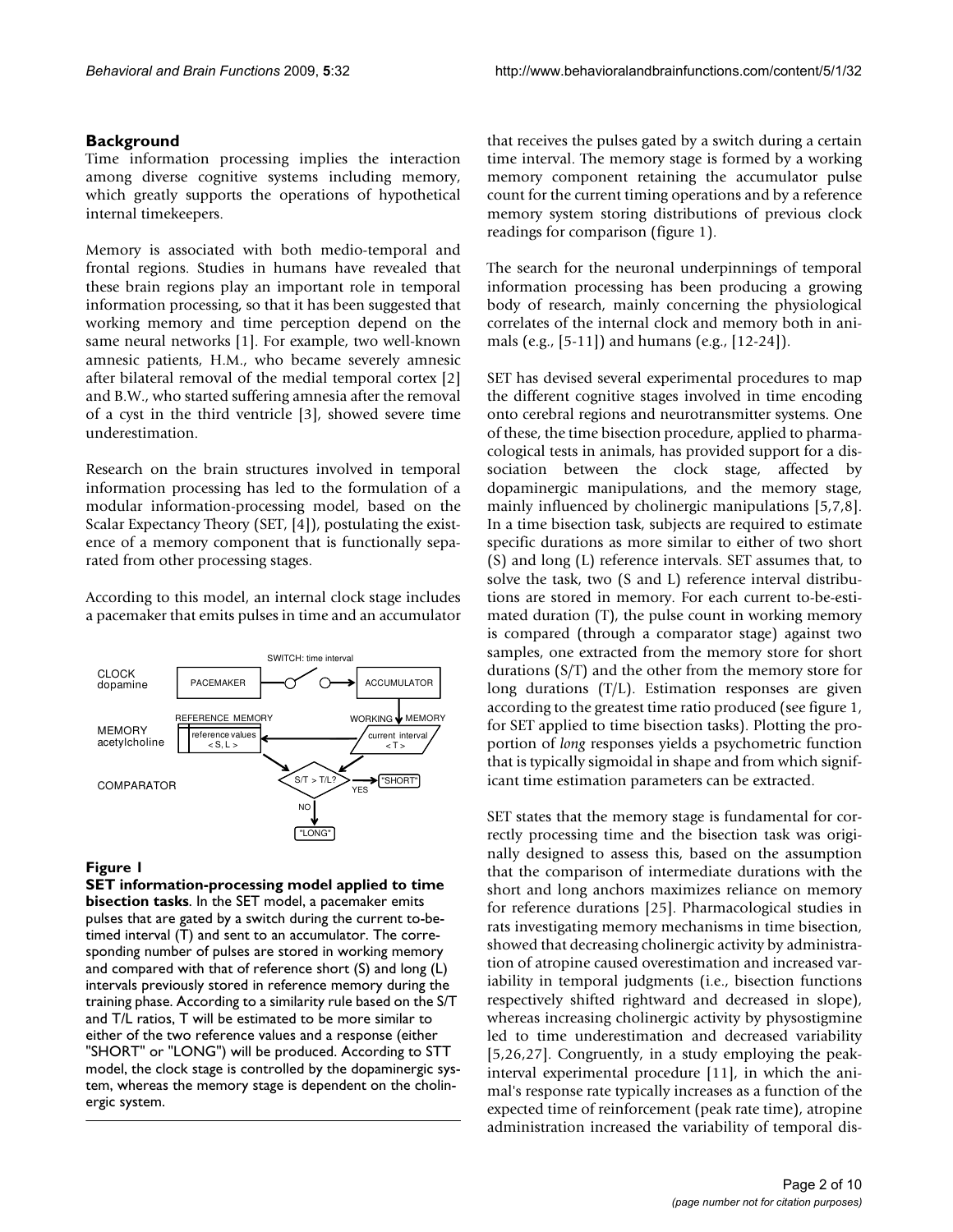crimination and shifted peak times rightward in a dosedependent fashion. Physostigmine administration produced opposite effects. Moreover, rats with lesions to the nucleus basalis magnocellularis (NBM) as well as those with lesions to the frontal cortex (FC) were shown to overestimate temporal intervals (i.e., rightward shift of the estimated time of reinforcement). In contrast, hippocampal lesions in the medial septal area and fimbria-fornix (MSA, FFx) decreased peak times (i.e., psychometric functions shifted leftward) and produced a total inability to regulate the trial-by-trial criterion for temporal estimates [10,22]. These findings, which have been replicated [28,29], suggest that frontal and hippocampal systems are both involved in the SET memory stage, but in complementary ways. The frontal system seems to be directly responsible for storing temporal information in the reference memory component. Cholinergic activity in the frontal cortex, as measured by sodium-dependent highaffinity choline uptake, has been shown to be proportional to storage errors in the content of temporal reference memory [9]. In contrast, the hippocampal system plays a major role in the timing operations of the working memory component, by recording temporal information relevant to a single event. In the peak-interval with a gap procedure, in which trials with a duration retention period are additionally introduced to study working memory temporal functions, hippocampal lesions caused amnesia for the interval prior to the gap [10].

NBM and MSA are the principal areas of projection (to the frontal cortex and to the hippocampus, respectively) of the basal forebrain cholinergic system (BFCS), a region that has been receiving considerable attention because of its substantial degeneration in Alzheimer's disease (AD) patients [30].

Disruption of temporal processing has been observed in AD [31-37]. For example, patients with a diagnosis of mild-to-moderate probable AD showed increased variability and impaired accuracy in timing tasks [34-37]. However, most of the studies investigating time estimation in AD have employed duration stimuli in the order of several seconds, that typically require increased attentional and mnemonic demands with respect to shorter intervals [38-40], making it difficult to specifically mark out deficits of temporal perception while minimizing generalized impairments of higher cognitive functions. Moreover, despite that a substantial body of research has been dedicated to investigate timing abilities in AD patients, there is very scant evidence for their performance in experimental procedures specifically developed in the SET framework. In one study, bisection tasks were used to assess time discrimination for both short (millisecond range) and long (second range) intervals in one patient with probable frontotemporal dementia [41]. However,

likely due to the single-case design and the temporal stimuli employed in the study, no significant results were found.

Keeping in mind that the nature and procedures employed in animal pharmacological studies are substantially different from those of human neuropsychological studies, testing time estimation in AD patients might be helpful to shed some light on the role of the memory components postulated by SET.

In the present research, we investigated time estimation in a group of patients with probable AD by using two (suband supra-second) time bisection tasks and compared their performance with that of both aged-matched and young control subjects. The employment of both millisecond and second durations allowed to better isolate temporal perception mechanisms from more generalized attentional and mnemonic processes.

Results were interpreted within the theoretical framework of SET.

# **Methods**

# *Subjects*

We tested 12 patients (four males and eight females, mean age 70.6 years-range 60–78 years-; mean educational level 5.7 years) with a clinical diagnosis of probable mild Alzheimer's Disease and compared their performance with that of 12 normal participants matched for age (mean 71.4 years; range 60–81), educational level (mean 5 years; range 3–7 years) and gender (five males and seven females). A control group of 12 young participants (mean age 28.4 years; range 24–35 years) was additionally examined.

Before taking part to the current experiment, all patients had received a standardized neurological examination, a computed tomography (CT) or magnetic resonance imaging (MRI) scan and a standardized neuropsychological evaluation including paired-associate learning, visual denomination, line orientation judgment and dual task tests. General cognitive functioning and severity of dementia had been assessed through Mini-Mental State Examination [42], Milan Overall Dementia Assessment [43] and Activity Daily Living [44]. The diagnosis of probable mild Alzheimer's Disease was based on the clinical criteria of the Diagnostic and Statistical Manual of Mental Disorders developed by the American Psychiatric Association (DSM IV-TR, APA, 2000). Table 1 summarizes the scores of the patients on these tests and scales.

The study was approved by the local ethical committee.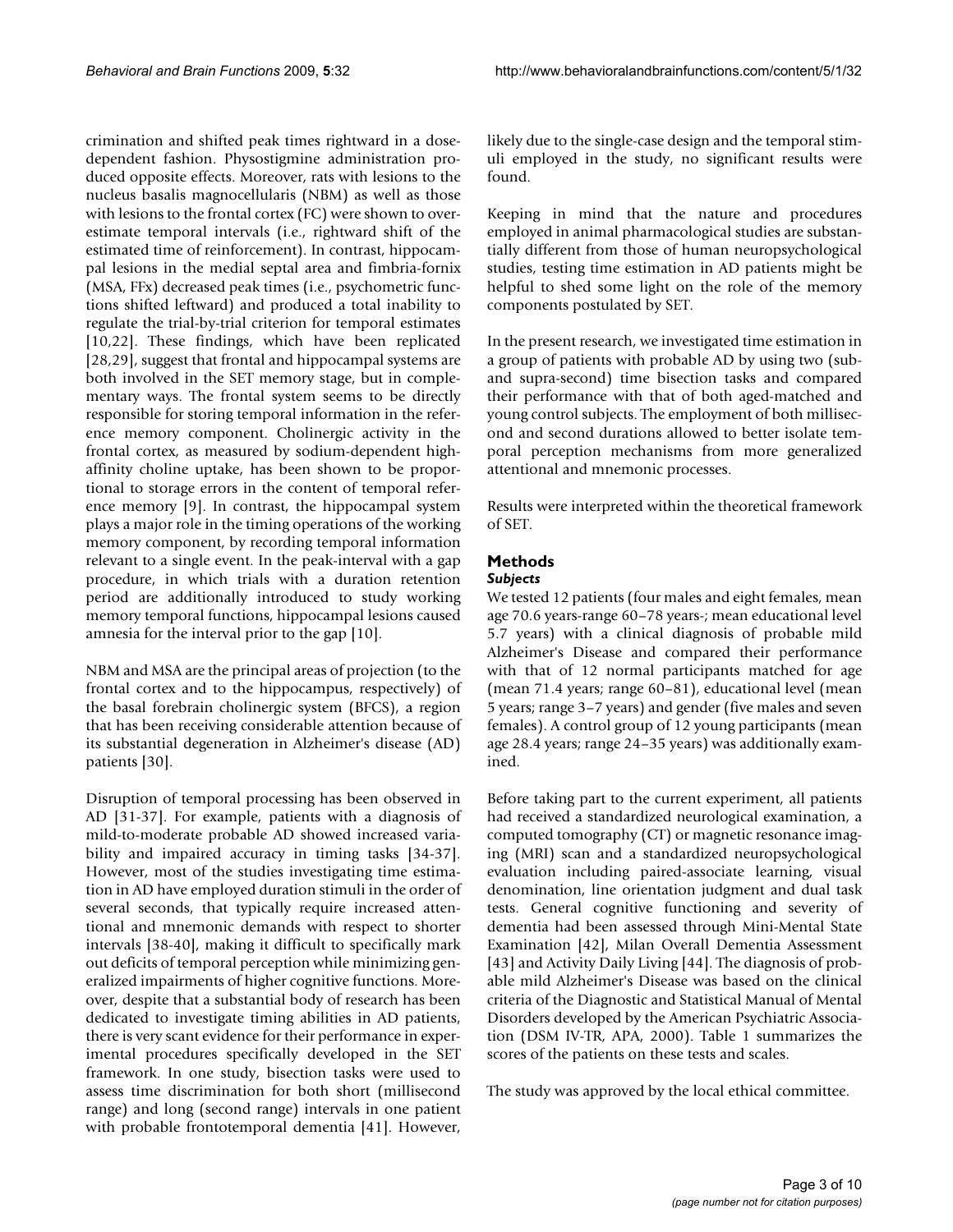#### *Apparatus*

Tasks were designed and implemented on a Power Macintosh computer by using Superlab software (Cedrus Corporation, 1992).

The participants were asked to sit in front of a 21-inches computer screen at a distance of about 50 cm and were administered two time bisection tasks, requiring to classify different time durations as more similar to a short or a long reference interval:

#### *1. Short time bisection task*

Reference short and long intervals were 100 and 600 ms, respectively. Time durations to be discriminated were 9, ranging from 100 to 600 ms and set at 62.5 ms increments.

#### *2. Long time bisection task*

Reference short and long intervals were 1000 and 3000 ms, respectively. Time durations to be discriminated were 9, going from 1000 to 3000 ms and set at 250 ms increments.

#### *Bisection procedure*

The onset and the offset of intervals were marked by a 10 ms 900-Hz tone and a  $1 \times 1$  cm white square appeared at the centre of the computer screen for the duration of each presented interval. The response "SHORT" or "LONG" was given verbally.

A training phase preceded the experiment, during which the participants were exposed to five presentations of both the reference short and long stimuli, followed by a twentytrial practice session in which the participants were required to classify as short or long these reference intervals. All participants correctly classified each presented interval.

After the training, ten blocks of experimental trials were administered, during which all 9 intervals were randomly presented. Thus, both the short and the long time bisection tasks consisted of 90 discrimination trials. The two reference intervals were presented before the beginning of

#### **Table 1: Neuropsychological test scores of AD patients**

|                                                                 |                        | MMSE MODA ADL VD PAL LOI DT |        |           |                                                                   |      |
|-----------------------------------------------------------------|------------------------|-----------------------------|--------|-----------|-------------------------------------------------------------------|------|
| AVERAGE 21.11 83.09 7.25 15.5 7.83 18.08 85.82<br>S.D.<br>RANGE | 1.25<br>19.47<br>23.27 | 6.07<br>73.9<br>97.4        | $10 -$ | 5.5 9 5.5 | $1.23$ 3.20 2.00 6.80 15.89<br>$\overline{5}$<br>20 11.5 30 107.5 | 54.8 |
|                                                                 |                        |                             |        |           |                                                                   |      |

**MMSE** = Mini Mental State Examination; **MODA** = Milan Overall Dementia Assessment; **ADL** = Activities of Daily Living; **VD** = Visual Denomination; **PAL** = Paired Associate Learning; **LOJ** = Line Orientation Judgement; **DT** = Dual Task.

each trial block to make the subjects re-adjust their temporal judgment criterion.

#### *Bisection scoring*

The number of times each participant classified an interval as long was plotted against interval duration. The proportion of long responses P(L) was fit with a sigmoidal psychometric function  $(P(L) = e^{(\beta D)}/1-e^{(\beta D)})$  using an iterative least-square method applied to an unbiased logistic regression for time duration. Then, based on each individual function, the following time bisection parameters were computed:

*1) Bisection point (BP)*, corresponding to the interval classified as "long" on 50% of trials, (the value on the abscissa relating to  $P(L) = 0.5$ ).

*2) Difference limen (DL)*, that is half the difference between the intervals classified as "long" on 75% and on 25% of trials, respectively. *DL* measures the subjective ability to discriminate between different time durations. The higher it is, the worse the ability to distinguish one interval from the others.

*3) Weber ratio (WR)*, obtained by dividing the *DL* by the *BP*. Since *DL* is expected to vary as a function of *BP* (as according to Weber's Law), *WR* represents temporal sensibility normalized on the specific estimated intervals, thus allowing for direct comparison of timing variability across various anchor pairs.

*4) Precision*, that is the consistency of responses over successive trials, represented by the distribution of points around the curve. It is defined as the percentage of the total variance explained by the logistic model (1-SSE/SST × 100, where SSE is the sum of squares of the error and SST is the total sum of squares).

#### **Results**

Psychometric functions resulting from the responses given by two AD patients in both bisection tasks were not typically S-shaped as those produced by all other subjects, including patients and controls. As a consequence, their bisection scores were discarded from the AD patients' sample. Statistical analyses were thus performed on data obtained from 10 AD patients, 12 elderly controls and 12 young controls. For each selected bisection parameter (*BP*, *DL*, *WR* and *Precision*), a two-way ANalysis Of VAriance (ANOVA), with *group* (*young* controls, *elderly* controls and *AD patients*) as between-subject factor and *task* (*short* and *long* time bisection) as within-subject factor, was run to compare the average scores of the three groups in the two time bisection tasks. Post-hoc contrasts were performed by means of Fisher's Protected Least Square Difference (PLSD) test. Psychometric functions obtained for each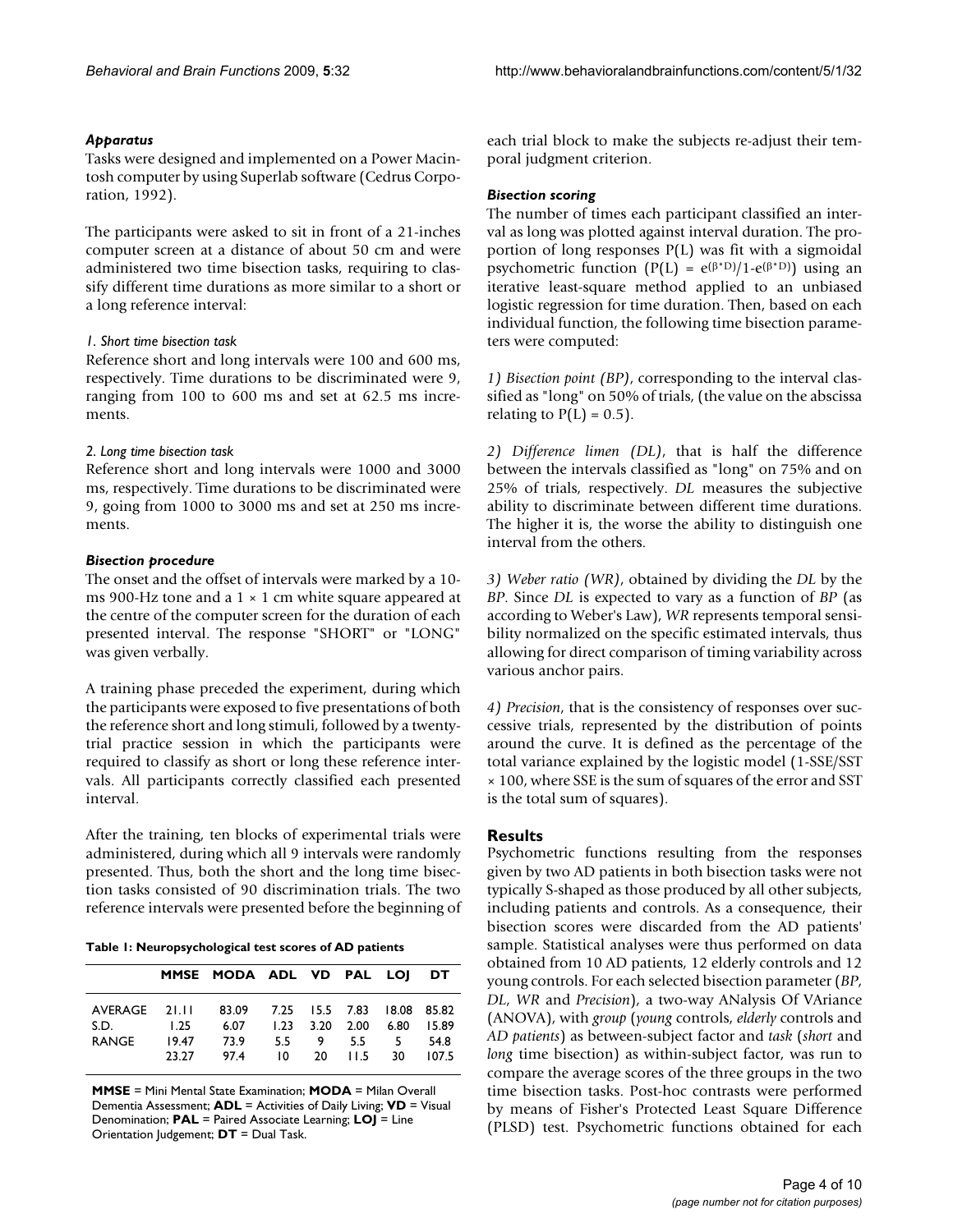group in the two time bisection tasks are illustrated in figure 2 and main statistical results are shown in figure 3.

Average group scores reported below are always followed by  $\pm$  standard error values.

#### *Bisection point*

No significant difference in interval evaluation accuracy, as indicated by this parameter, was found among the 3 groups in either time bisection task (*GROUP main effect: F(2, 31) = 0.8, p = 0.4; GROUP × TASK interaction: F(2, 31) = 0.2, p = 0.8*; Figure 3).

#### *Difference limen*

Despite progressive decreasing in the ability to discriminate intervals of elderly participants and AD patients with respect to young controls, as indicated by their respective *DL* values, no significant *DL* difference was found among the 3 groups in either time bisection task (*GROUP main effect: F(2, 31) = 2.1, p = 0.1; GROUP × TASK interaction: F(2, 31) = 0.2, p = 0.8*).

However, *DL* for long time estimates (209  $\pm$  18 ms) was, on average, significantly higher than for short time estimates (70 ± 8 ms) (*TASK main effect: F(1, 31) = 52.4, p = 0.00*).

#### *Weber ratio*

Analysis of *WR* indicated a significant main effect of *GROUP* (*F(2, 31) = 8.2, p = 0.001*): overall, young controls showed increased timing sensitivity  $(0.12 \pm 0.01 \text{ ms})$ with respect to both elderly controls  $(0.18 \pm 0.02 \text{ ms})$  and AD patients  $(0.21 \pm 0.03 \text{ ms})$ . In addition, a significant *GROUP × TASK interaction* (*F(2, 31) = 3.6, p = 0.04*) revealed that *WR* differences among groups were limited to short time bisection task: *WR* for short intervals was significantly lower for young controls  $(0.13 \pm 0.02 \text{ ms})$  than for both elderly subjects (0.23  $\pm$  0.02, p = 0.004) and AD patients  $(0.29 \pm 0.04, p = 0.00006)$ . A trend toward significance (*p = 0.05*) was also noted in the *WR* difference between the latter two groups. Finally, in contrast to young controls, showing comparable *WR*s for short (0.13  $\pm$  0.02 ms) and long (0.10  $\pm$  0.01 ms) time bisection tasks  $(p = 0.5)$ , all other participants exhibited substantially different *WRs* in the two time bisection tasks. Specifically, both elderly subjects and AD patients displayed significantly higher *WRs* for short interval estimates  $(0.23 \pm 0.02)$ ms and  $0.29 \pm 0.04$  ms, respectively) than for long interval estimates (elderly controls:  $0.13 \pm 0.01$  ms,  $p = 0.006$ ; AD patients:  $0.14 \pm 0.03$  ms,  $p = 0.0005$ ). Therefore, whereas Weber's Law held for discrimination of both sub- and supra-second durations in young subjects, with variability in time representation increasing proportionally with the mean of the interval being represented, timing behavior



#### **Figure 2**

**Time bisection psychometric functions**. Typical S-shaped psychometric functions obtained for the three groups in the short and long time bisection tasks. Time intervals to be discriminated are plotted against the proportion of long responses P(L). Length of horizontal bars and numbers on top respectively indicate mean *Difference Limen* and *Weber Ratio* values for each group.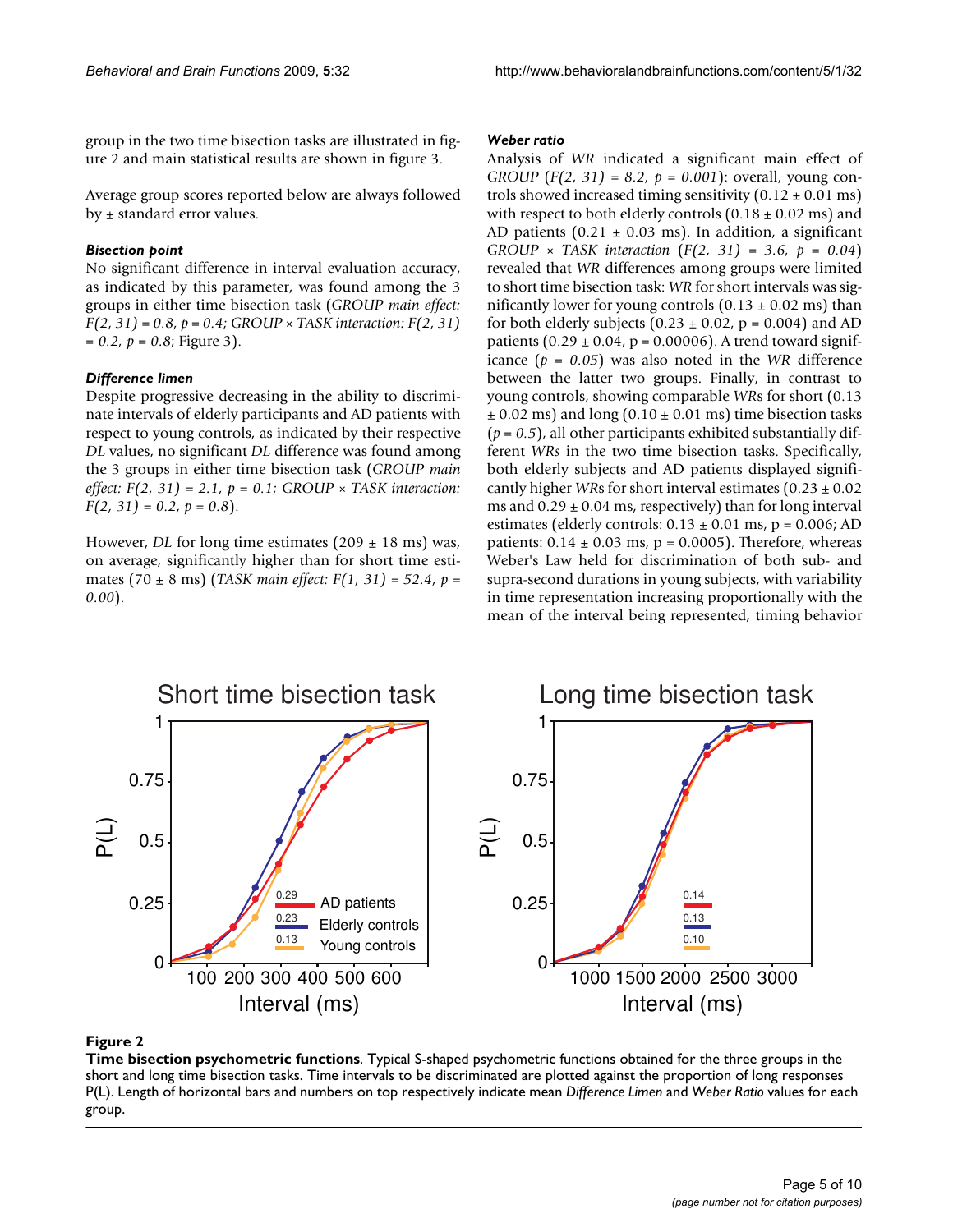

#### **Figure 3**

**Time bisection scores**. Bisection Point, Difference Limen, Weber Ratio and Precision scores (mean ± s.e.m.) of Young controls, Elderly controls and AD patients in the short and long time bisection tasks. Asterisks indicate significant between- or within-subject differences (5% alpha level), as revealed by the two-way ANOVAs. *Weber Ratio* and *Precision group main effects*  are also shown.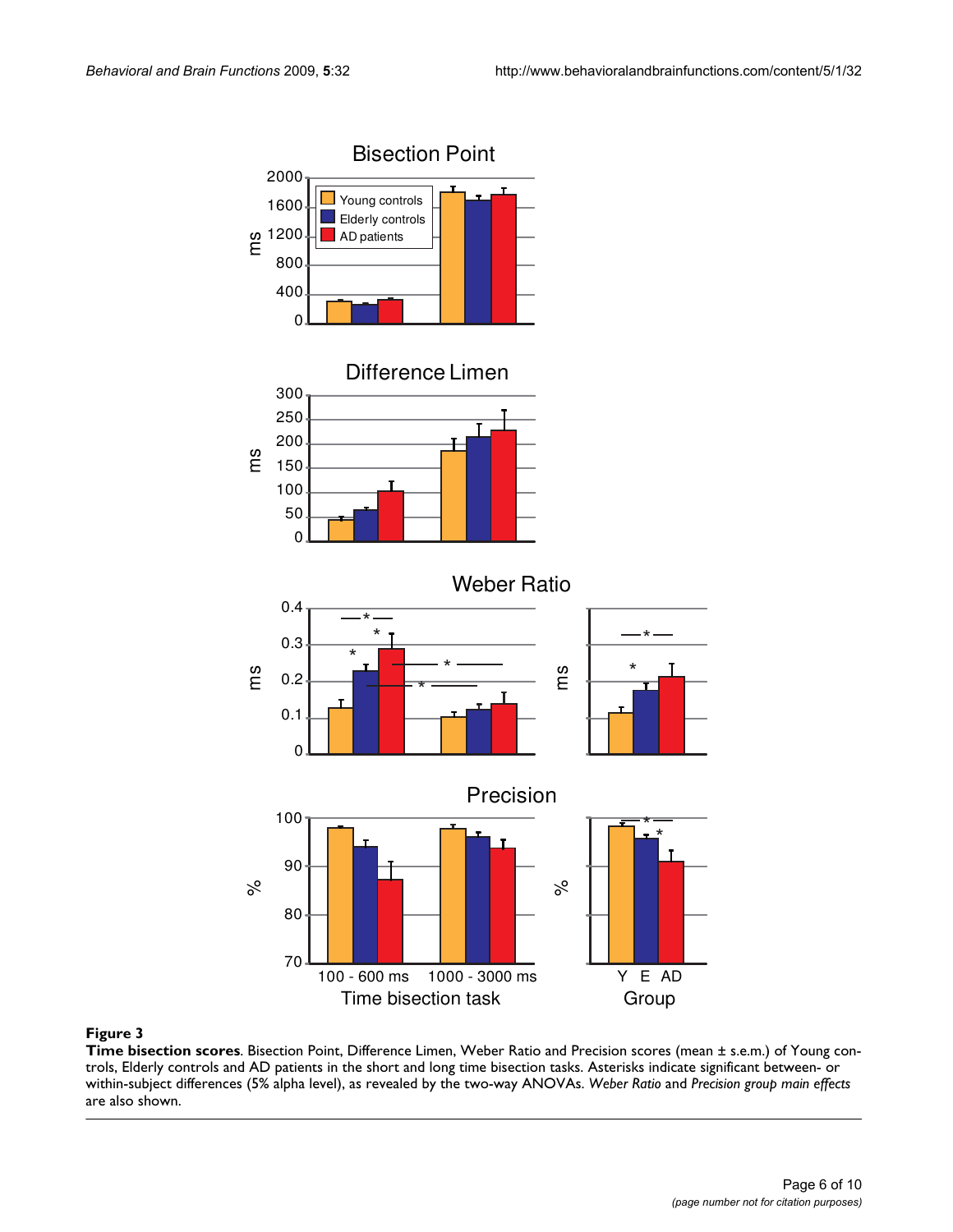of elderly subjects and AD patients, as studied by the present tasks, did not show any scalar property.

### *Precision*

The responses of AD patients were overall significantly less consistent (90.4  $\pm$  2.2%) than responses given by elderly (95  $\pm$  0.9%, p = 0.04) and young subjects (98  $\pm$  0.6%,  $p = 0.002$ , who adopted almost the same decisional criterion over successive time discrimination trials [*GROUP main effect*: *F(2, 31) = 6, p = 0.006*].

None of the average scores obtained by AD patients in the neuropsychological test battery and in the scales for dementia assessment significantly correlated with any of the significant parameters (*WR and Precision*) of the time bisection tasks (*Pearson r* correlations, assessed at 5% alpha level).

# **Discussion**

The use of the time bisection procedure allowed for a detailed analysis of AD patients' timing behavior within the theoretical framework of Scalar Timing Theory, with particular attention devoted to the function of the memory components.

The results presented above indicate that patients diagnosed with probable mild Alzheimer's disease had diminished ability to discriminate intervals in the sub-second range, as shown by the substantially increased *WR* index in the short time bisection task, with respect to the long time bisection task. The same pattern of results was obtained for elderly participants. Thus, for these two groups, interval timing on different anchor durations was not properly scalar, that is, *DL* and *BP* did not co-vary proportionally in the sub- and supra-second time bisection tasks, with AD patients displaying the poorest sensitivity to ms-scale intervals, compared to both young and elderly controls. Furthermore, contrary to the other groups, AD patients generally failed to maintain a constant timing criterion over the same bisected duration, as indicated by the substantial imprecision in making both repeated short and long temporal judgments. In contrast, they did not systematically over- or under-estimate durations relative to control participants (*BP* for the three groups was comparable in both tasks).

Millisecond and second durations were used in our study to better isolate deficits specific to temporal processing from more generalized cognitive impairments. If timing difficulties of AD patients were mainly due to higher order cognitive impairments, their temporal performance should have been much worse for discrimination of supra-second intervals, that are known to require additional mnemonic and attentional demands to be correctly encoded. The obtained results suggest that this was not

the case. Indeed, apart from an overall decreased precision of performance, that may be indicative of an unspecific deficit in sustaining attention throughout both short and long time bisection tasks, AD patients seemed to display more difficulties in timing millisecond durations. To a lesser extent, the same observation holds for the elderly group. Therefore, performance of AD patients and elderly subjects can be interpreted as primarily dependent on mechanisms specifically serving timing operations.

One of the advantages of the SET model is that it is modular, thus allowing to make assumptions about the correlation existing between a certain temporal behavioral pattern and the selective involvement of cognitive stages included in the model.

Studies investigating the effect of selective brain lesions or pharmacological manipulations on time bisection or peak-interval responses in animals have identified characteristic patterns of accuracy (under- or over-estimation) and variability (decreased or increased) of timing behavior that are specifically associated to clock [5,7,8] or memory [5,9-11] disruptions. It is assumed that clock variability is relatively small compared to memory variability, so that changes in clock speed mostly affect accuracy, horizontally displacing psychometric functions. This contrasts with the memory pattern which is represented by both accuracy and variability changes, that respectively modify horizontal position and slope (or shape) of temporal response curves. Furthermore, after the introduction of a variable that varies clock pulse discharge, accuracy is immediately altered, but it then returns to the criterion time as clock can be recalibrated quickly. On the contrary, changes in accuracy and variability induced by variables distorting pulse encoding into memory are gradual and long lasting, as memory-storage speed cannot be rapidly readjusted [26,27,45]. It has been additionally suggested that, within the memory pattern, time overestimation denoted by rightward shifts of the psychometric function, might depend on a selective reference memory breakdown following frontal lesions, whereas time underestimation and variability increase, that are mostly subsequent to medio-temporal lesions, might be interpreted as working memory deficits.

It is important to point out that a cautious approach should be adopted when comparing results obtained from animal and human studies. The effects of pharmacological manipulations in animals are generally studied under "state-change" design, where differences between conditions are amplified by the procedure of directly contrasting the behavioral effects produced on the same subject by two different drugs. In contrast, normal or pathological conditions in humans can be described as "steady-state" designs, where the observed behavioral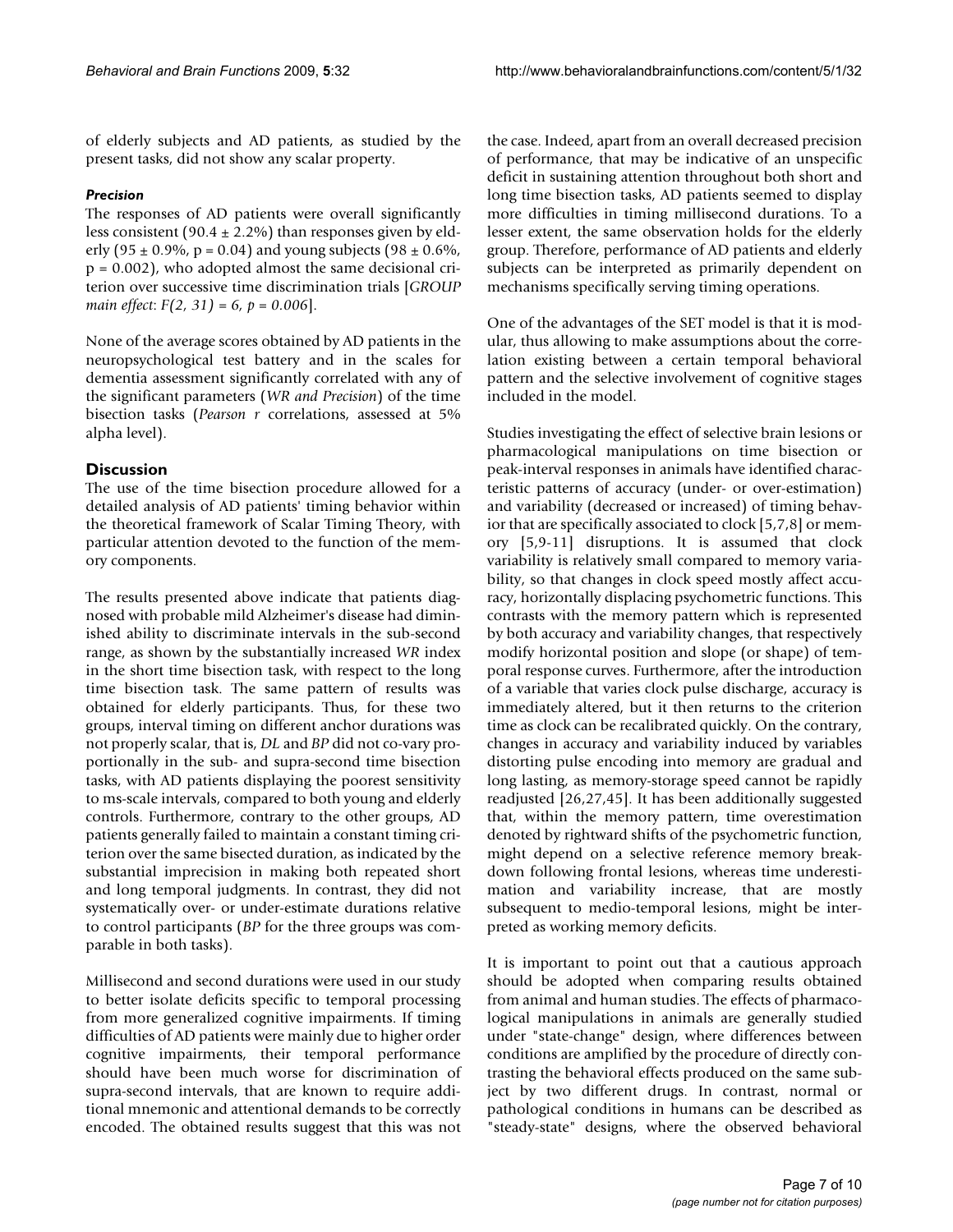effects are not experimentally produced. Thus, when employing time bisection with human patients, some of the above-mentioned SET predictions about the expected timing behavior should be partly reformulated. In particular, changes in the clock rate should not be evident from patients' bisection accuracy, since bisection point (denoting accuracy) is typically measured after that any hypothetical rescaling of distorted clock speed has occurred. Moreover, as already observed elsewhere [23], contrary to other tasks requiring a perceptual estimation of an objective duration, in which differences in clock speed are directly reflected by performance differences (e.g., a faster internal clock would correspond to overestimation of the to-be-timed interval), bisection judgments result from a comparison between two intervals (the reference and the test intervals) that have both been encoded according to subjective internal clock speed. Hence, independently of whether clock rate is distorted or not, the location of bisection point should not change significantly. In contrast, if memory or attention processes are influencing temporal performance, psychometric functions are expected to shift. For instance, working and reference memory disruptions may respectively alter the storage of the test and anchor durations, so that bisection responses will be given according to two different subjective time scales, consequently affecting bisection point. Finally, though conceptually very elegant, behavioral patterns predicted by SET through pharmacological manipulations are not so evident when analyzing patients' timing behavior and in practice it is difficult to separate clock from memory variance.

Given these observations, the lack of any significant shift in the bisection function of AD patients in the present study might be referred to different alternative interpretations.

First, a general functional drop extending to both the working and reference memory components due to a severe widespread decreasing cholinergic activity of the BFCS might have been responsible for compensating opposite horizontal shifts in the psychometric curves. In addition, although the patients included in the present study were all diagnosed with the same severity level of AD, the full extent of the pathology cannot be established with certainty in any subject and the degeneration might have differentially involved the regions of the BFCS, leading to the cancellation of specific temporal distortion when analysing the average behavioral performance. Alternatively, a very mild cholinergic dysfunction might have not been sufficiently important to produce any appreciable temporal distortion or to be detected by the time bisection tasks used here.

An impairment of the clock component is also possible, although the decreased temporal sensitivity of AD patients, especially observed in the domain of millisecond intervals, represents a hallmark of memory variance. Increased *WR* index and consequent violation of the scalar property in the short time bisection task might be indeed selectively due to a reference memory dysfunction, characterized by a greater degree of noise in the memory distributions of millisecond anchor durations (100 and 600 ms), compared to second anchor durations (1 and 3 s). Impaired temporal sensitivity displayed by a group of frontal lobe patients tested with both sub- and supra-second time bisection tasks has been interpreted as the effect of a potential damage at the reference memory system [24]. Further support to this interpretation is given by a number of evidences indicating that the frontal lobes, besides their very well known contribution to working memory, may be particularly crucial to form and manipulate temporal representations in reference memory [8,18,19,41].

On the other hand, a random error at the working memory level might be hypothesized, with AD patients failing to encode the correct number of pulses at the end of each presented millisecond duration, thus significantly increasing timing variability. Patients with resection of right medial-temporal lobe, a brain structure that is strongly implicated in working memory processes, were found to selectively increase *DL* and *WR* values when discriminating intervals within a duration range less than 1000 ms [20]. Additional evidence for an involvement of temporal lobe structures in the current behavioral pattern of results comes also from literature attempting to isolate neural systems that are used for timing durations at the sub-second and several second ranges. By means of fMRI, significantly greater activity has been observed in middle and superior temporal gyri during estimation of a 600-ms interval compared to a 3-s interval [21].

Finally, also a change in the decisional bias at the comparator level during the tasks, that might be related to AD patients' attentional disturbances, would have possibly both flattened bisection curves, as indexed by increased *WR* values, and increased the proportion of variance unexplained by the logistic model, as evidenced by decreased precision.

Our results are consistent with previous studies [34,36,37] showing that AD participants were more variable and imprecise in their time estimations than controls. Moreover, the present findings support the observation that AD can be associated with both under- and over-estimation or with no bias, but always in the framework of variability. For example, Carrasco and coworkers [34] found that some AD patients overproduced time, whereas others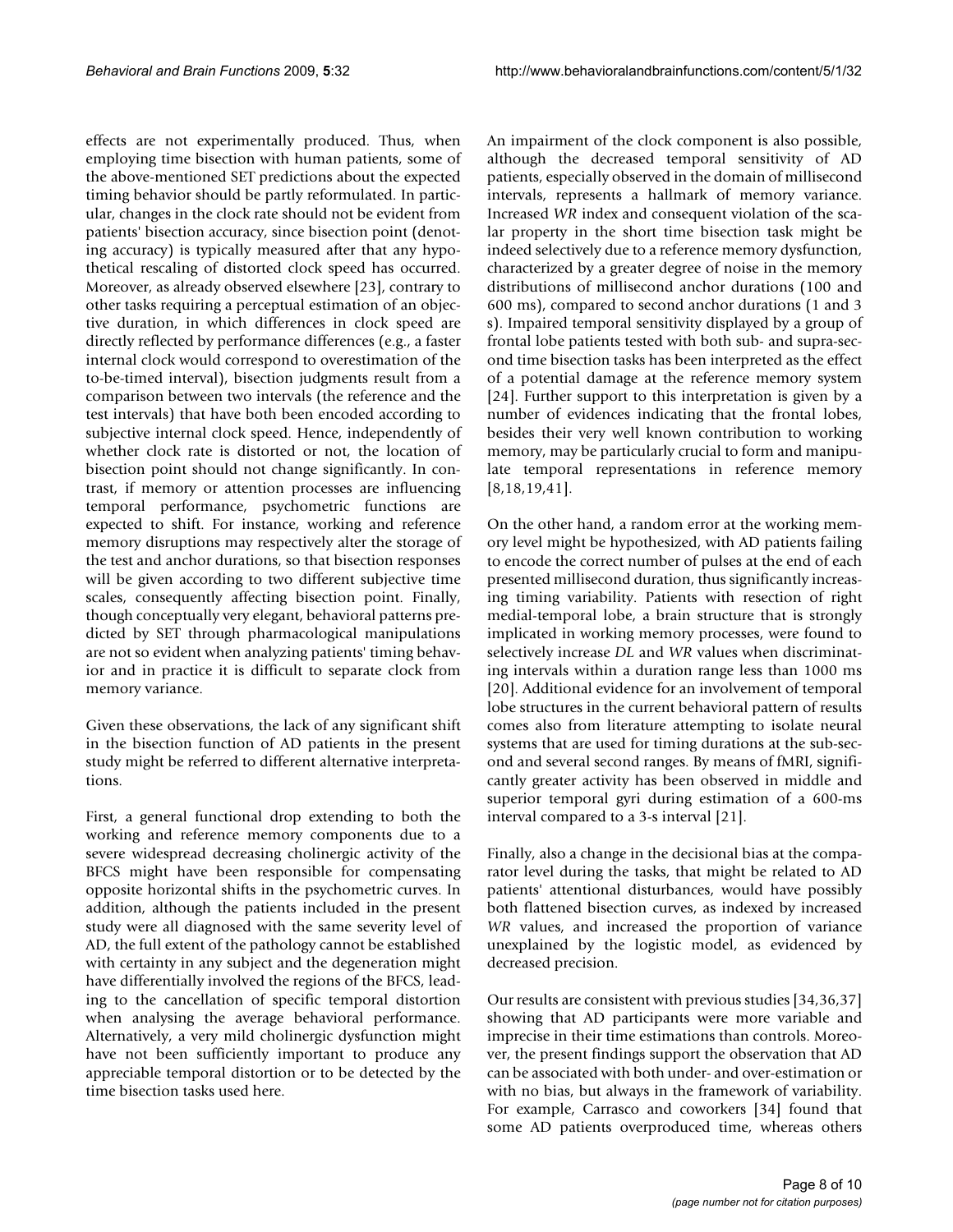underproduced time, so that, on average, the AD group was not significantly less accurate in timing than the control group.

There is some evidence that timing also changes with age. Some authors have suggested that age-related changes in duration judgments depend on slowing down of the internal clock [46-49], some others have indicated that impaired temporal information processing in older adults may be mainly related to reduced attentional resources [50,51] or memory deficits [52,53]. Since in the present study the behavioral pattern of elderly participants (decreased sensitivity to millisecond-scale durations, with respect to young controls) is comparable, though milder, to that of AD patients, we put forward the same alternative hypotheses described above for explaining AD patients' performance.

Finally, it is important to note that the present results are not consistent with some previous findings showing that AD patients are compromised in judging durations in the range of seconds [34,36,37]. However, the majority of timing studies in AD have only employed durations in the range of several seconds, without no comparison with millisecond timing performance. Thus, as mentioned previously, it is possible that the timing deficits reported by those studies strongly depended on the additional cognitive resources required to encode longer durations, making difficult to isolate temporal perception dysfunctions from more generalized cognitive impairments.

## **Limitations**

It should be stressed that the absence of group differences in the location of bisection point, that would have been strongly indicative of the specific source of memory variance, may not only depend on the different experimental design employed in the present research with respect to animal studies. It also much relies on the level of degeneration that may differentially affect the brain cholinergic structures, as a function of the severity of AD and of the specific case history of single patients. In view of this, we suggest that future experiments aiming at testing SET with AD patients adopt a component analysis method as an alternative approach, wherein memory, attention and strategic processes are studied by means of other tasks and then correlated with timing measures obtained with different SET behavioral paradigms. In particular, both bisection and peak-interval procedures should be employed, as they may provide relevant complementary timing information.

## **Conclusion**

With this study we demonstrated that a group of patients with mild AD had decreased sensitivity in discriminating durations on a millisecond time scale, whereas they performed well in timing supra-second intervals. The primary aim of our work was to delineate the relative contribution of the working and reference memory components in time perception. However, we conclude that the timing pattern observed in AD participants could be well explained by functional changes taking place at different levels of the SET model: both clock, memory and decisional mechanisms might be impaired in AD.

As a final observation, the similarity between the timing patterns of elderly and AD participants raises the important issue of whether normal aging and AD are two distinct processes or differ only in the level of severity, forming one continuum. The present results seem to support the continuum hypothesis, at least in the domain of temporal information processing, suggesting that AD may be considered as part of the normal aging process.

# **Competing interests**

The authors declare that they have no competing interests.

## **Authors' contributions**

LC and LI wrote the manuscript, acquired, analysed and interpreted data. PN participated in the design of the experiment, helped interpreting data and revising the manuscript. All authors read and approved the final manuscript.

#### **References**

- 1. Lustig C, Matell MS, Meck WH: **[Not "just" a coincidence: frontal](http://www.ncbi.nlm.nih.gov/entrez/query.fcgi?cmd=Retrieve&db=PubMed&dopt=Abstract&list_uids=15952263)[striatal synchronization in working memory and timing.](http://www.ncbi.nlm.nih.gov/entrez/query.fcgi?cmd=Retrieve&db=PubMed&dopt=Abstract&list_uids=15952263)** *Memory* 2005, **13:**441-448.
- 2. Richards W: **Time reproduction by H.M.** *Acta Psychol* 1973, **37:**279-282.
- 3. Williams JM, Medwedeff CH, Haban G: **[Memory disorders and](http://www.ncbi.nlm.nih.gov/entrez/query.fcgi?cmd=Retrieve&db=PubMed&dopt=Abstract&list_uids=2808660) [subjective time estimation.](http://www.ncbi.nlm.nih.gov/entrez/query.fcgi?cmd=Retrieve&db=PubMed&dopt=Abstract&list_uids=2808660)** *J Clin Exp Neuropsychol* 1989, **11:**713-723.
- 4. Gibbon J, Church RM, Meck WH: **[Scalar timing in memory.](http://www.ncbi.nlm.nih.gov/entrez/query.fcgi?cmd=Retrieve&db=PubMed&dopt=Abstract&list_uids=6588812)** *Ann N Y Acad Sci* 1984, **423:**52-77.
- 5. Meck WH: **[Selective adjustment of the speed of internal clock](http://www.ncbi.nlm.nih.gov/entrez/query.fcgi?cmd=Retrieve&db=PubMed&dopt=Abstract&list_uids=6842136) [and memory processes.](http://www.ncbi.nlm.nih.gov/entrez/query.fcgi?cmd=Retrieve&db=PubMed&dopt=Abstract&list_uids=6842136)** *J Exp Psychol Anim Behav Process* 1983, **9:**171-201.
- 6. Maricq AV, Roberts S, Church RM: **[Metamphetamine and time](http://www.ncbi.nlm.nih.gov/entrez/query.fcgi?cmd=Retrieve&db=PubMed&dopt=Abstract&list_uids=7229573) [estimation.](http://www.ncbi.nlm.nih.gov/entrez/query.fcgi?cmd=Retrieve&db=PubMed&dopt=Abstract&list_uids=7229573)** *J Exp Psychol Anim Behav Process* 1981, **7:**18-30.
- 7. Maricq AV, Church RM: **[The differential effects of haloperidol](http://www.ncbi.nlm.nih.gov/entrez/query.fcgi?cmd=Retrieve&db=PubMed&dopt=Abstract&list_uids=6403957) [and methamphetamine on time estimation in the rat.](http://www.ncbi.nlm.nih.gov/entrez/query.fcgi?cmd=Retrieve&db=PubMed&dopt=Abstract&list_uids=6403957)** *Psychopharmacology (Berl)* 1983, **79:**10-15.
- 8. Meck WH: **[Affinity for the dopamine D2 receptor predicts](http://www.ncbi.nlm.nih.gov/entrez/query.fcgi?cmd=Retrieve&db=PubMed&dopt=Abstract&list_uids=2880350) [neuroleptic potency in decreasing the speed of an internal](http://www.ncbi.nlm.nih.gov/entrez/query.fcgi?cmd=Retrieve&db=PubMed&dopt=Abstract&list_uids=2880350) [clock.](http://www.ncbi.nlm.nih.gov/entrez/query.fcgi?cmd=Retrieve&db=PubMed&dopt=Abstract&list_uids=2880350)** *Pharmacol Biochem Behav* 1986, **25:**1185-1189.
- 9. Meck WH: **Choline uptake in the frontal cortex is proportional to the absolute error of a temporal memory translation constant in mature and aged rats.** *Learn Motiv* 2002, **33:**88-104.
- 10. Meck WH, Church RM, Wenk GL, Olton DS: **[Nucleus basalis mag](http://www.ncbi.nlm.nih.gov/entrez/query.fcgi?cmd=Retrieve&db=PubMed&dopt=Abstract&list_uids=3681402)[nocellularis and medial septal area lesions differentially](http://www.ncbi.nlm.nih.gov/entrez/query.fcgi?cmd=Retrieve&db=PubMed&dopt=Abstract&list_uids=3681402) [impair temporal memory.](http://www.ncbi.nlm.nih.gov/entrez/query.fcgi?cmd=Retrieve&db=PubMed&dopt=Abstract&list_uids=3681402)** *J Neurosci* 1987, **7:**3505-3511.
- 11. Meck WH, Church RM: **[Cholinergic modulation of the content](http://www.ncbi.nlm.nih.gov/entrez/query.fcgi?cmd=Retrieve&db=PubMed&dopt=Abstract&list_uids=2820435) [of temporal memory.](http://www.ncbi.nlm.nih.gov/entrez/query.fcgi?cmd=Retrieve&db=PubMed&dopt=Abstract&list_uids=2820435)** *Behav Neurosci* 1987, **101:**457-464.
- 12. Rammsayer TH: **[Is there a common dopaminergic basis of](http://www.ncbi.nlm.nih.gov/entrez/query.fcgi?cmd=Retrieve&db=PubMed&dopt=Abstract&list_uids=2573003) [time perception and reaction time?](http://www.ncbi.nlm.nih.gov/entrez/query.fcgi?cmd=Retrieve&db=PubMed&dopt=Abstract&list_uids=2573003)** *Neuropsychobiology* 1989, **21:**37-42.
- 13. Rammsayer TH: **[On dopaminergic modulation of temporal](http://www.ncbi.nlm.nih.gov/entrez/query.fcgi?cmd=Retrieve&db=PubMed&dopt=Abstract&list_uids=8260566) [information processing.](http://www.ncbi.nlm.nih.gov/entrez/query.fcgi?cmd=Retrieve&db=PubMed&dopt=Abstract&list_uids=8260566)** *Biol Psychol* 1993, **36:**209-222.